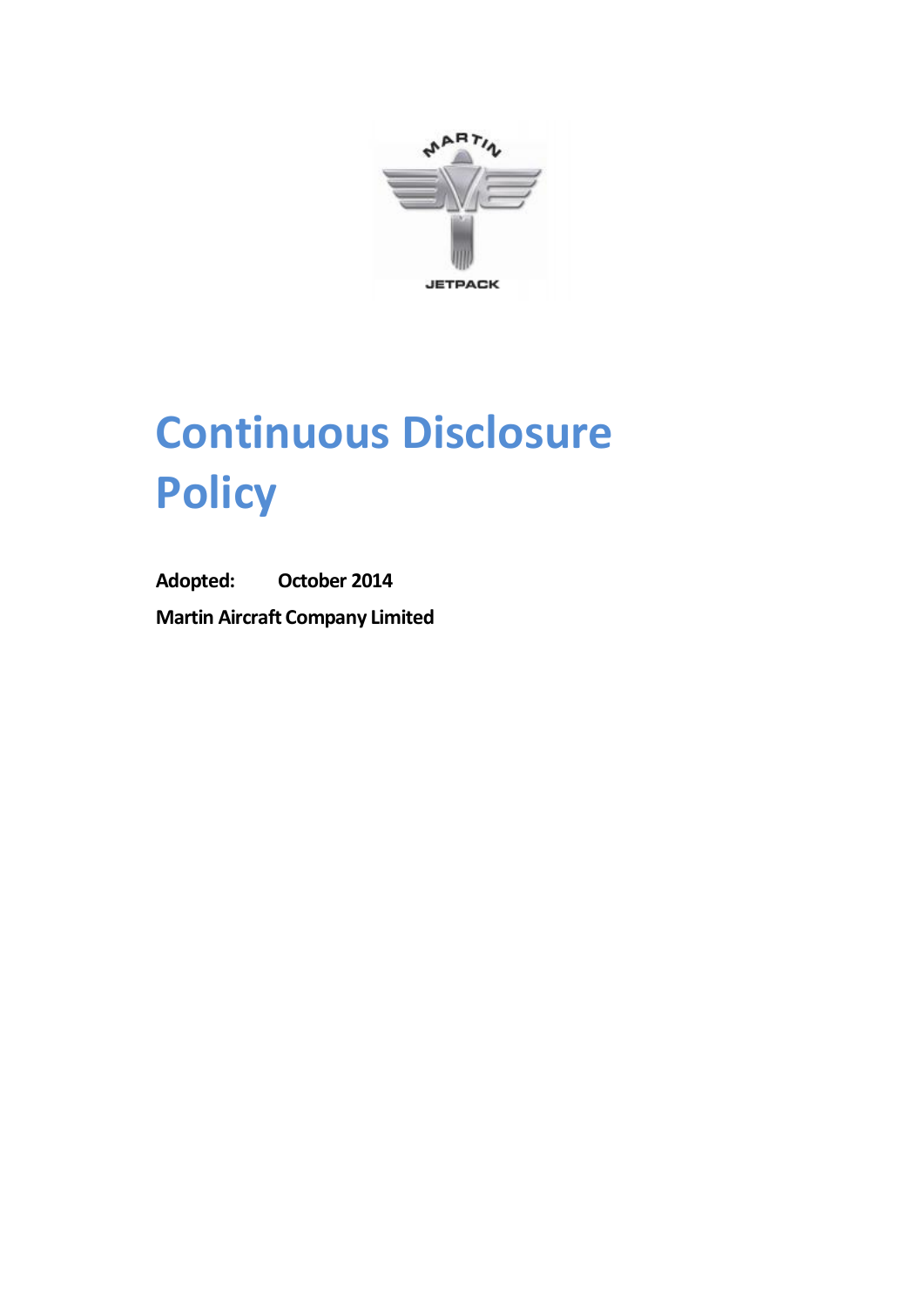#### $1.$ **CONTENTS**

<span id="page-1-0"></span>

| $\mathbf 1$ . |     |  |  |  |
|---------------|-----|--|--|--|
|               | 1.1 |  |  |  |
|               | 1.2 |  |  |  |
|               | 1.3 |  |  |  |
| 2.            |     |  |  |  |
|               | 2.1 |  |  |  |
|               | 2.2 |  |  |  |
|               | 2.3 |  |  |  |
|               | 2.4 |  |  |  |
|               | 2.5 |  |  |  |
| 3.            |     |  |  |  |
|               | 3.1 |  |  |  |
|               | 3.2 |  |  |  |
| 4.            |     |  |  |  |
|               | 4.1 |  |  |  |
|               | 4.2 |  |  |  |
|               | 4.3 |  |  |  |
|               | 4.4 |  |  |  |
|               | 4.5 |  |  |  |
|               | 4.6 |  |  |  |
| 5.            |     |  |  |  |
| 6.            |     |  |  |  |
|               | 6.1 |  |  |  |
|               | 6.2 |  |  |  |
|               | 6.3 |  |  |  |
| 7.            |     |  |  |  |
| 8.            |     |  |  |  |
| 9.            |     |  |  |  |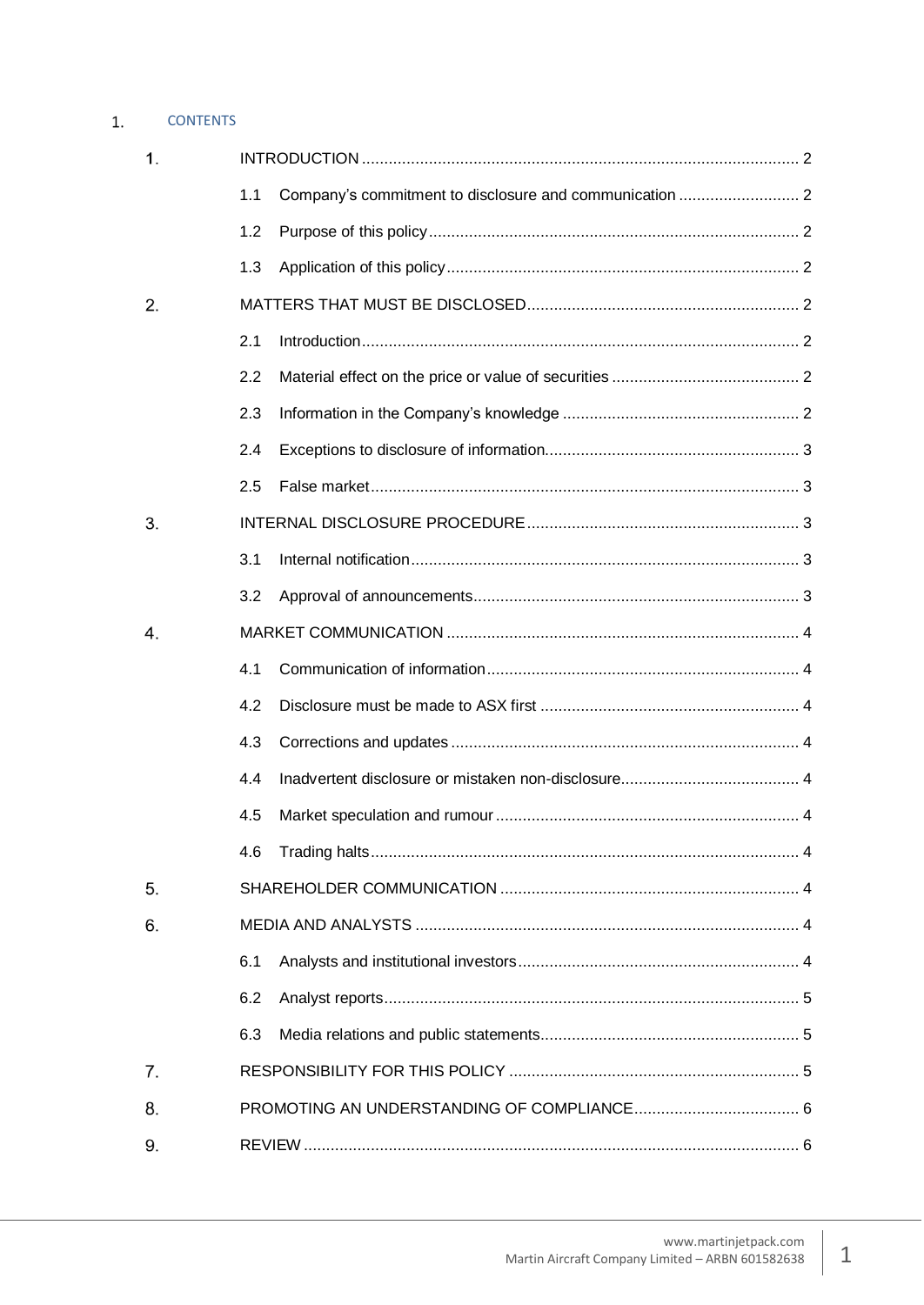#### 1. **INTRODUCTION**

# <span id="page-2-0"></span>**1.1 Company's commitment to disclosure and communication**

Martin Aircraft Company Limited (**Company**) is committed to the objective of promoting investor confidence and the rights of shareholders by:

- (a) complying with the continuous disclosure obligations imposed by law;
- (b) ensuring that Company announcements are presented in a factual, clear and balanced way; and
- (c) ensuring that all shareholders have equal and timely access to material information concerning the Company.

# <span id="page-2-1"></span>**1.2 Purpose of this policy**

This policy outlines corporate governance measures adopted by the Company to further its commitments. It seeks to incorporate:

- (a) Principle 5 (Make timely and balanced disclosure) of the ASX Corporate Governance Council's Corporate Governance Principles and Recommendations;
- (b) the principles in Guidance Note 8 Continuous Disclosure: Listing Rule 3.1 issued by ASX; and
- (c) disclosure obligations in the ASX Listing Rules.

# <span id="page-2-2"></span>**1.3 Application of this policy**

This policy applies to all directors on the Board of the Company (**Board**), as well as officers, employees and consultants of the Company.

Failure to comply with the disclosure obligations in this policy may lead to a breach of the *Corporations Act 2001* (Cth) (**Corporations Act**) or the ASX Listing Rules and to personal penalties for directors and officers. Breaches of this policy may lead to disciplinary action being taken.

#### <span id="page-2-3"></span> $2.$ **MATTERS THAT MUST BE DISCLOSED**

# <span id="page-2-4"></span>**2.1 Introduction**

The Corporations Act and the ASX Listing Rules require the Company, as a company listed on the ASX, to comply with the continuous disclosure obligations in the ASX Listing Rules.

ASX Listing Rule 3.1 requires that the Company immediately disclose to the market any information of which the Company becomes aware, concerning the Company that a reasonable person would expect to have a material effect on the price or value of the Company's securities. Disclosure is made by making an announcement to the ASX. Such information must not be released to any third party until it has been announced to the ASX.

# <span id="page-2-5"></span>**2.2 Material effect on the price or value of securities**

A reasonable person is taken to expect information to have a *material effect* on the price or value of securities if it would, or would be likely to, influence persons who commonly invest in securities in deciding whether or not to subscribe for, or buy or sell, the securities.

This type of information is referred to as 'price sensitive' information.

Materiality is assessed using measures appropriate to the Company and having regard to the examples given by the ASX in ASX Listing Rule 3.1.

# <span id="page-2-6"></span>**2.3 Information in the Company's knowledge**

The Company becomes *aware of information* if any of its directors or executive officers has, or ought reasonably to have, come into possession of the information in the course of the performance of his or her duties as a director or executive officer of the Company.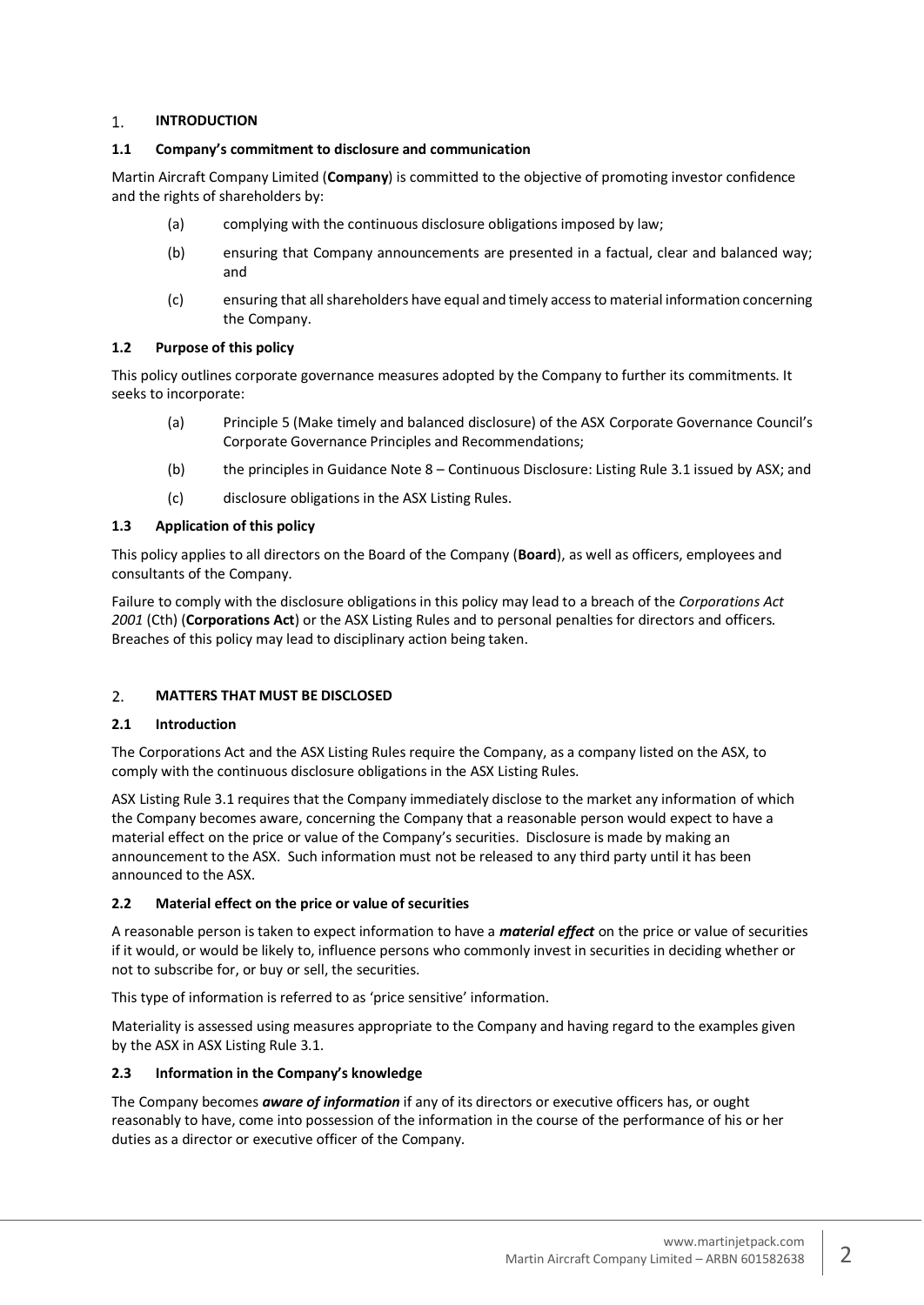# <span id="page-3-0"></span>**2.4 Exceptions to disclosure of information**

Disclosure of price sensitive information is not required while the following paragraphs

(a), (b) and (c) are satisfied:

- (a) a reasonable person would not expect the information to be disclosed;
- (b) the information is confidential and ASX has not formed the view that the information has ceased to be confidential; and
- (c) one or more of the following applies:
	- (i) it would be a breach of a law to disclose the information;
	- (ii) the information concerns an incomplete proposal or negotiation;
	- (iii) the information comprises matters of supposition or is insufficiently definite to warrant disclosure;
	- (iv) the information is generated for the internal management purposes of the Company; or
	- (v) the information is a trade secret.

The Company must disclose the information to ASX as soon as one of paragraphs (a), (b) or (c) is no longer satisfied.

## <span id="page-3-1"></span>**2.5 False market**

If the ASX considers that there is, or is likely to be, a false market in the Company's securities (ie a market which is materially influenced by false or misleading information) and asks the Company to give it information to correct or prevent a false market, the Company must give the ASX the information needed to correct or prevent the false market. The obligation to give information arises even if the exceptions detailed above at paragraph 2.4 apply.

#### <span id="page-3-2"></span>3. **INTERNAL DISCLOSURE PROCEDURE**

## <span id="page-3-3"></span>**3.1 Internal notification**

- (a) All directors, officers and members of senior management and employees must immediately notify the Company Secretary as soon as they become aware of any information that is not generally available, which may be price sensitive and which should be considered for release to the market.
- (b) The Company Secretary must review any information reported in accordance with paragraph (a) and determine, in consultation with the Managing Director/CEO, whether any of the information is required to be disclosed to the ASX. The Company Secretary and Managing Director/CEO may consult with the Chairperson, directors or other members of the executive in the making of this decision.

## <span id="page-3-4"></span>**3.2 Approval of announcements**

Before the release of any announcement to the ASX:

- (a) relevant members of senior management and any relevant parties named in the announcement must be given the opportunity to review the announcement prior to its release in order to confirm that all information contained in the announcement is factually correct; and
- (b) the proposed announcement must be approved by any 2 of the Chairperson, the Managing Director/CEO and the Company Secretary, or in an emergency by the Chairperson or Managing Director/CEO.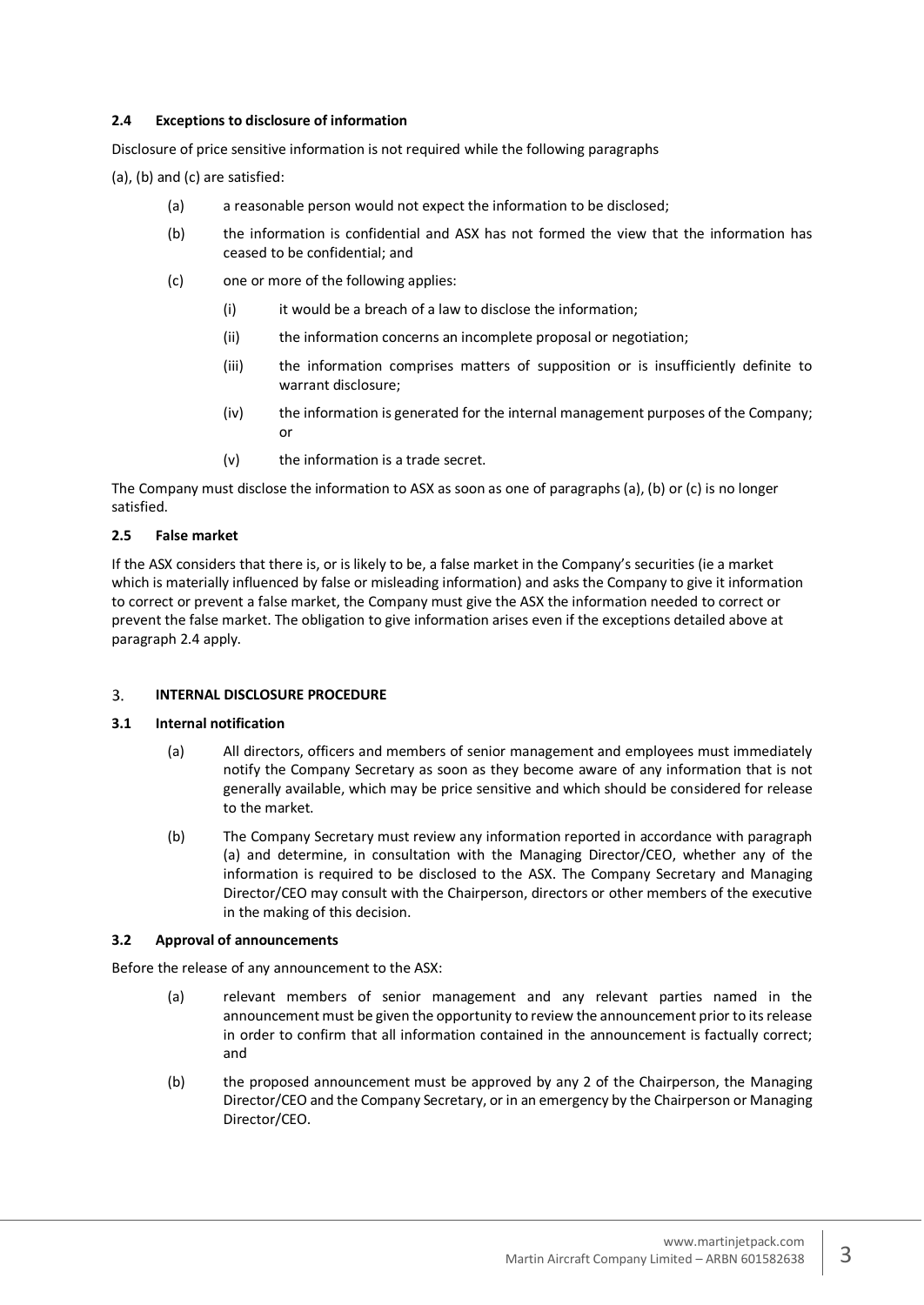#### <span id="page-4-0"></span>4. **MARKET COMMUNICATION**

## <span id="page-4-1"></span>**4.1 Communication of information**

All ASX announcements made by the Company must be:

- (a) factual and must not omit material information;
- (b) expressed in a clear and objective manner;
- (c) balanced in that both positive and negative information is disclosed; and
- (d) made in a timely manner.

## <span id="page-4-2"></span>**4.2 Disclosure must be made to ASX first**

The Company will not release any information publicly that is required to be disclosed through the ASX until the Company has received formal confirmation of its release to the market by the ASX.

## <span id="page-4-3"></span>**4.3 Corrections and updates**

If any material information disclosed to the market becomes incorrect, the Company must release an announcement correcting or updating the information.

## <span id="page-4-4"></span>**4.4 Inadvertent disclosure or mistaken non-disclosure**

If price sensitive information is inadvertently disclosed or a director, officer or employee becomes aware of information which should be disclosed, the Company Secretary must immediately be contacted so that appropriate action can be taken including, if required, announcing the information through ASX and then posting it on the Company's website.

## <span id="page-4-5"></span>**4.5 Market speculation and rumour**

The Company does not, in general, comment on market speculation and rumor unless there are factual errors contained in the speculation that could materially affect the Company, or the Company receives a formal request from the ASX.

# <span id="page-4-6"></span>**4.6 Trading halts**

If necessary, the Company Secretary with the agreement of the Chairperson, has the authority to request a trading halt from the ASX to ensure orderly trading in the Company's securities and to manage disclosure issues.

#### <span id="page-4-7"></span>5. **SHAREHOLDER COMMUNICATION**

The Company's policy in relation to communications with its shareholders is set out in the Company's Shareholder Communications Policy.

#### <span id="page-4-8"></span>6. **MEDIA AND ANALYSTS**

# <span id="page-4-9"></span>**6.1 Analysts and institutional investors**

The Company may conduct briefings for analysts and institutional investors from time to time to discuss matters concerning the Company.

Only the Managing Director/CEO and Chairperson or approved representatives of the Company are authorised to speak with analysts and institutional investors.

The Company's policy at these briefings is that:

- (a) any material information being presented to analysts or investors must first be provided to the Company Secretary for checking;
- (b) all investors are to be treated in a balanced and fair fashion and one-on-one and group briefings between the Company and analysts or investors must be restricted to discussions of previously disclosed information;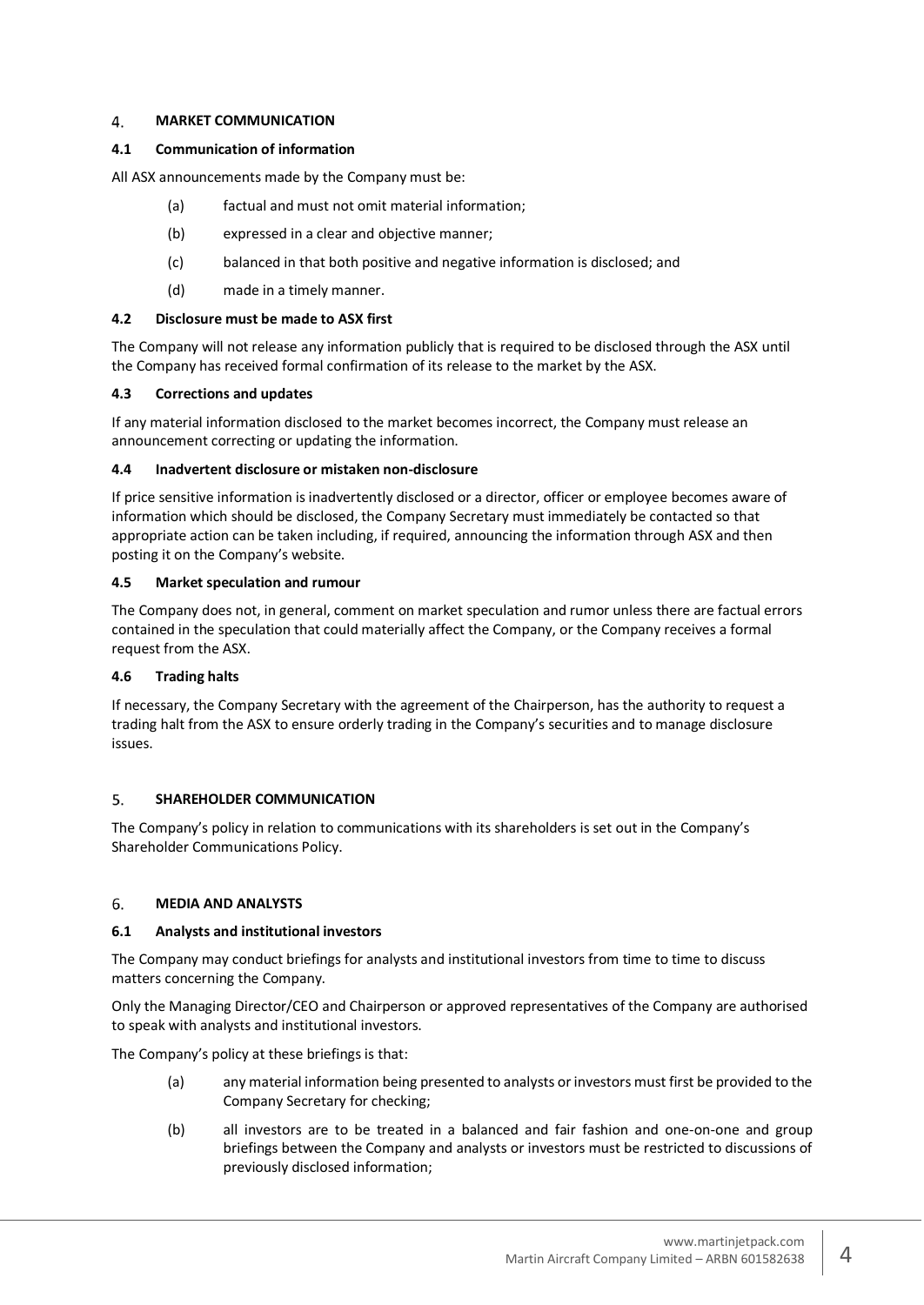- (c) in responding to an analyst or investor query, only previously disclosed information may be discussed and all responses must be factual and balanced;
- (d) any questions raised in relation to price sensitive issues not already disclosed to the market will not be answered or will be taken on notice; and
- (e) if a question is taken on notice and the answer would involve the release of price sensitive information, the information must be released through the ASX before responding.

At or after briefings, the Company personnel involved must consider the matters discussed at the briefings to ascertain whether any price sensitive information was inadvertently disclosed. If there has been inadvertent disclosure, paragraph 4.4 applies.

## <span id="page-5-0"></span>**6.2 Analyst reports**

If requested, the Company may review analyst reports. The Company's policy is that it will only review these reports to clarify historical information and correct factual inaccuracies if this can be achieved using information that has been disclosed to the market generally.

Comment or feedback will only be provided on financial forecasts, including profit forecasts prepared by the analyst in relation to incorrect assumptions or factual inaccuracies. No comment or feedback will be provided on conclusions or recommendations set out in the report. The Company will communicate this policy whenever asked to review an analyst report.

## <span id="page-5-1"></span>**6.3 Media relations and public statements**

All inquiries from the media must be referred to the Managing Director/CEO or Chairperson or, in their absence, the Company Secretary or such other person as nominated by the Board.

Material information must not be selectively disclosed prior to being announced to the ASX. The Company must not provide interviews, stories or information to the media that contain material or price sensitive information before that information has been disclosed to the market, even on an embargo basis.

No employee may give an interview or make a presentation without the specific permission of the Managing Director/CEO Officer or Chairperson. Any material information being presented to journalists must first be provided to the Company Secretary for checking.

#### <span id="page-5-2"></span> $7.$ **RESPONSIBILITY FOR THIS POLICY**

The Company has nominated the Company Secretary as the person responsible for the implementation, operation and monitoring of this policy, in particular:

- (a) liaising with the ASX in relation to continuous disclosure issues;
- (b) overseeing and coordinating the disclosure of information to the ASX;
- (c) ensuring that there are vetting and authorisation processes in place designed to ensure that Company announcements comply with the requirements set out in paragraph 4.1;
- (d) ensuring that all Board members are promptly provided with a copy of all announcements made to the ASX;
- (e) educating the Company's directors, officers and senior management and employees on the Company's continuous disclosure obligations and policies;
- (f) monitoring compliance with this policy;
- (g) reviewing Board papers and other information referred to the Company Secretary for events that the Company Secretary considers may give rise to disclosure obligations;
- (h) maintaining a record of discussions and decisions made about disclosure issues by the Board and a register of announcements made to the ASX; and
- *(i)* periodically reviewing the Company's disclosure procedures in light of changes to the ASX Listing Rules or the Corporations Act and recommending any necessary changes to the procedures.